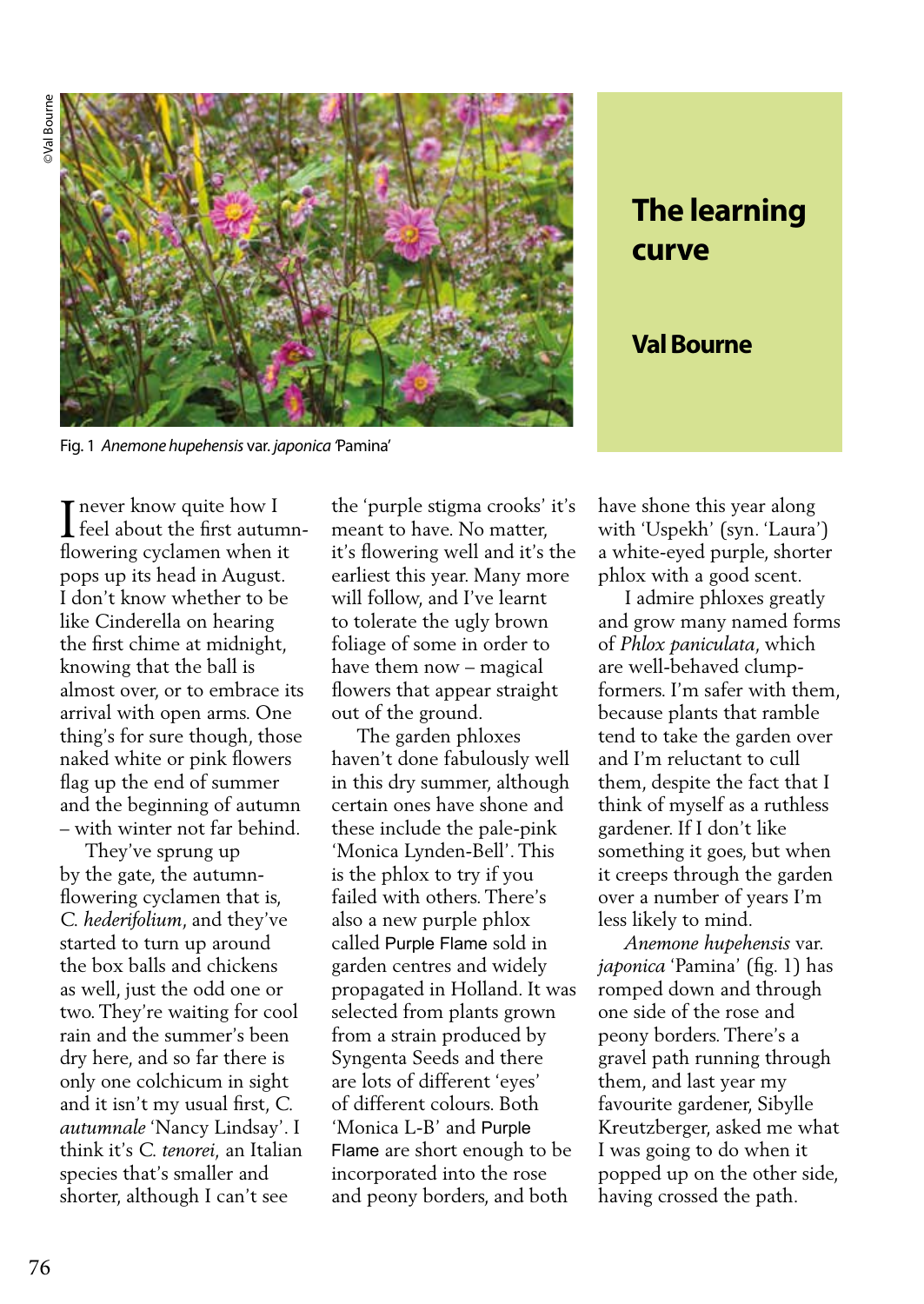

Fig. 2 *Crocosmia* Bright Eyes

Sibylle is a skilful gardener, most famous for working at Sissinghurst Castle, but I was unable to provide her with an answer because I'm not quite sure. Perhaps in ten years' time there will only be 'Pamina' left!

 The trouble is that Japanese anemones tend to roam, which can be part of their charm. When Robert Fortune spotted the dark reddish-purple, doubleflowered *Anemone hupehensis*  in Shanghai c. 1843 it was growing in a Chinese cemetery, no doubt rambling away. And yet the fine bootlace roots of Japanese anemones are not always amenable to being dug up and planted elsewhere, and I've often failed to pass 'Pamina' on successfully despite her being far more thuggish than the single, two-toned-pink *A. hupehensis* 'Bowles's Pink'.

 When a good combination appears and works for two or three years it becomes a great combination. Here the papery buds and silver-blue of *Catananche caerulea* or Cupid's Dart, easily grown from seed, mingle with *Stipa tenuissima*, along with the pink *Potentilla nepalensis*  'Ron McBeath' and a willowy penstemon that I believe is 'Evelyn'. They're particularly good in August and September, a fresh mix of summery blue, pink and harvest-gold.

 I'm also enjoying a trio consisting of *Crocosmia* Bright Eyes (fig. 2), *Sedum telephium*  Atropurpureum Group and the herbaceous clematis 'Cassandra' (fig. 3). Bright Eyes, bred by Walberton Nursery of West Sussex<sup>1</sup>, is a warmorange crocosmia with a morello-cherry-coloured

©Val Bourne

Wal Bourn

Fig. 3 *Clematis heracleifolia '*Cassandra'

middle. It resembles 'Emily Mackenzie' in colouring, but the flowers are neater and rounder. Its hardiness worried me, because 'Emily Mackenzie' isn't hardy here. But crocosmias, rather like alstroemerias, push themselves down deeper over the years, and I'm hoping that Bright Eyes (which has already survived for 2 years now) will have done the same. Its deep-red eye picks up the sultry colour of the sedum which is upright and rangy, and both the crocosmia and the sedum set off the rich-blue herbaceous clematis called 'Cassandra'. This is the deepest blue of all of the *Clematis heracleifolia*

1 *Crocosmia* Bright Eyes is difficult to find, but Walberton Nursery tell me it will be available in some garden centres next year.

77